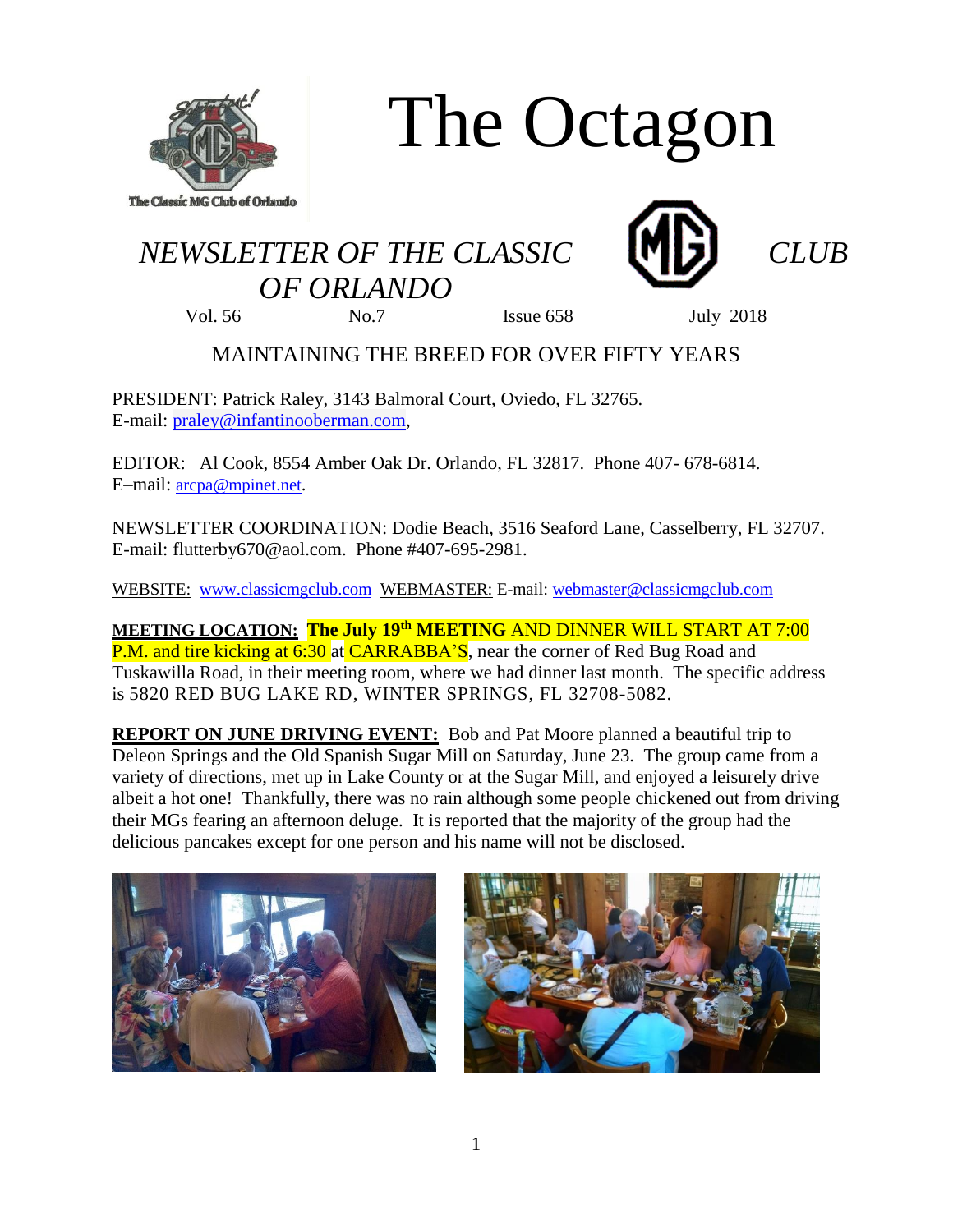



**JULY EVENT:** Summer heat drives us indoors for the annual darts tournament at Fiddler's Green, 544 West Fairbanks Avenue (Aloma Avenue before it changes name to Fairbanks). Carol McCormick has reserved the darts area for lunch or brunch. ALL BRITISH CARS ARE INVITED. Who will be the next champion? Bring your darts if you have them!



544 W. Fairbanks Ave. Winter Park 32789 407-645-2050

Saturday, July 21st

Fiddler's Green Irish Pub Meet at 11:30 AM for Lunch/Brunch and Dart Tournament Pub opens 11 AM. Tables reserved near dart boards. No RSVP necessary

#### **OTHER EVENTS:**

**GOF 2019:** For those of you who may have missed it, it's official that we are having the GOF in Daytona Beach next year. It will be held at the Plaza Resort & Spa on the beach. **Save the date: 11th thru 14th of April**. The main feature will be taking a drive on the road course around the race track on a Friday afternoon. We will also have a few driving MG's road events in the Daytona area. We are starting on a Thursday for the early birds with something for them to do, a meet & greet as well as a driving tour. We are reaching out to the Northern MG clubs as well as the Florida clubs to attend this next GOF South with a special race track experience. They should have the registration forms up & running shortly.

**MG Jamboree**: The Florida Suncoast MG Club is holding their biannual Jamboree November 16-18, 2018 at the Safety Harbor Resort and Spa which is located on the west side of Tampa Bay. This is a fun event which has been attended by many of our club members. See the attached flyer for more information.